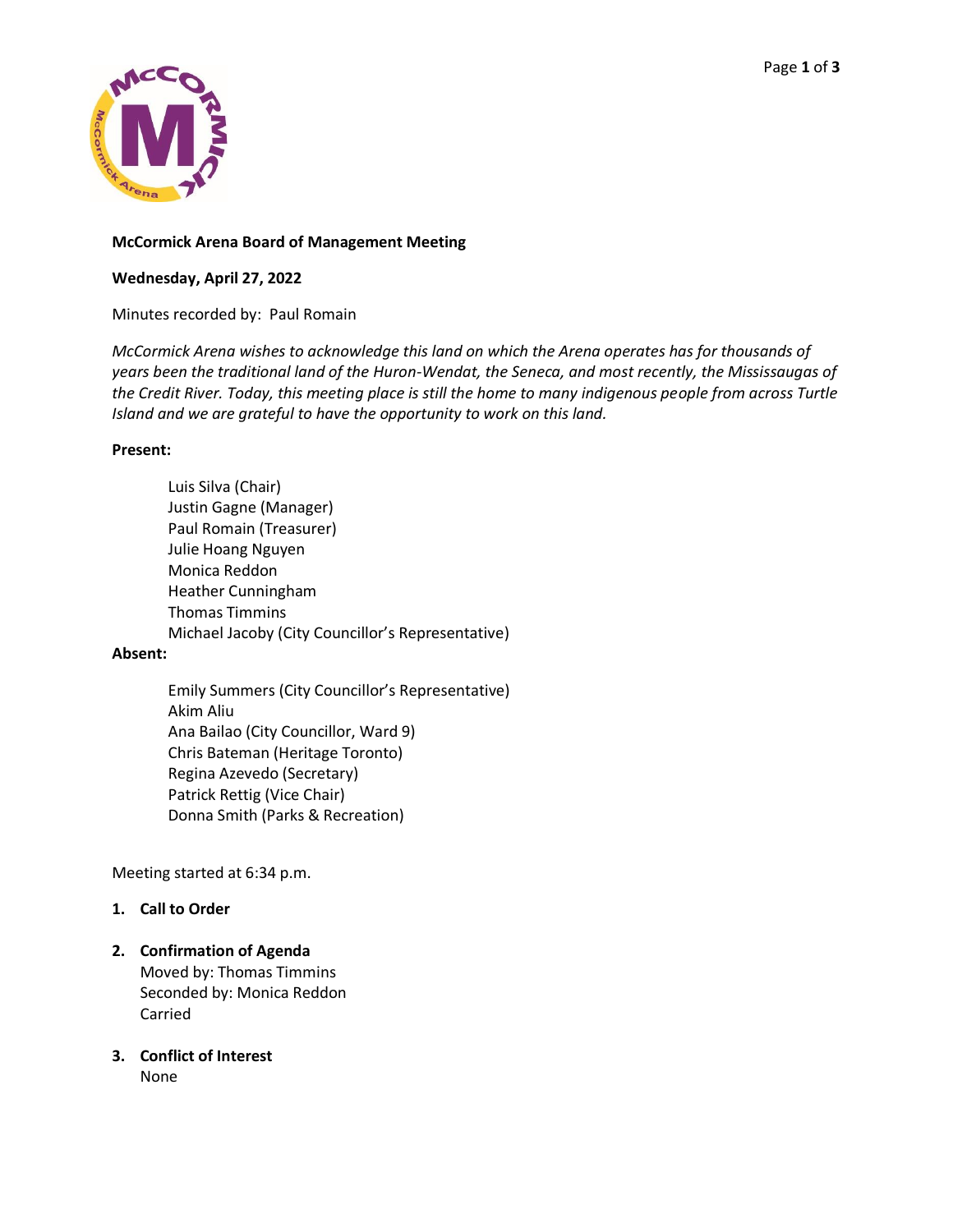### **4. Minutes of March 30, 2022**

Motion to approve minutes. Moved by: Thomas Timmins Seconded by: Julie Hoang Nguyen Carried

# **5. Speakers to Address the Board** None

### **6. a) Financial Report**

Financial report by Justin Gagne was reviewed and discussed by the Board. Motion to receive the financial report. Moved by: Monica Reddon Seconded by: Paul Romain Carried

### **b) Manager's Report**

Justin Gagne presented the report as attached. Motion to receive the manager's report and defer the matter of arena parking to the next board meeting.

The board requested the manager to investigate additional information about an extended warranty for the new Zamboni. The board is considering a "name the new Zamboni" program. This will be discussed at the next meeting. Moved by: Thomas Timmons Seconded by: Monica Reddon Carried

### **c) Parking Sub Committee**

The board discussed several options; however, it depends on what Toronto Parking Authority could suggest. Mike will investigate this and get back to the board at the next meeting. The board referred this to the councilor's office. Moved by: Monica Reddon Seconded by: Thomas Timmons

Carried

### **7) Items for Consideration:**

### **a) Proposed News Release for Jubilee Celebration**

Motion to approve the news release for distribution of May 1. Moved by: Heather Cunningham Seconded by: Paul Romain Carried

### **b) Update on Time Capsule Plan**

Motion to approve update on time capsule plan. Moved by: Thomas Timmons Seconded by: Paul Romain Carried